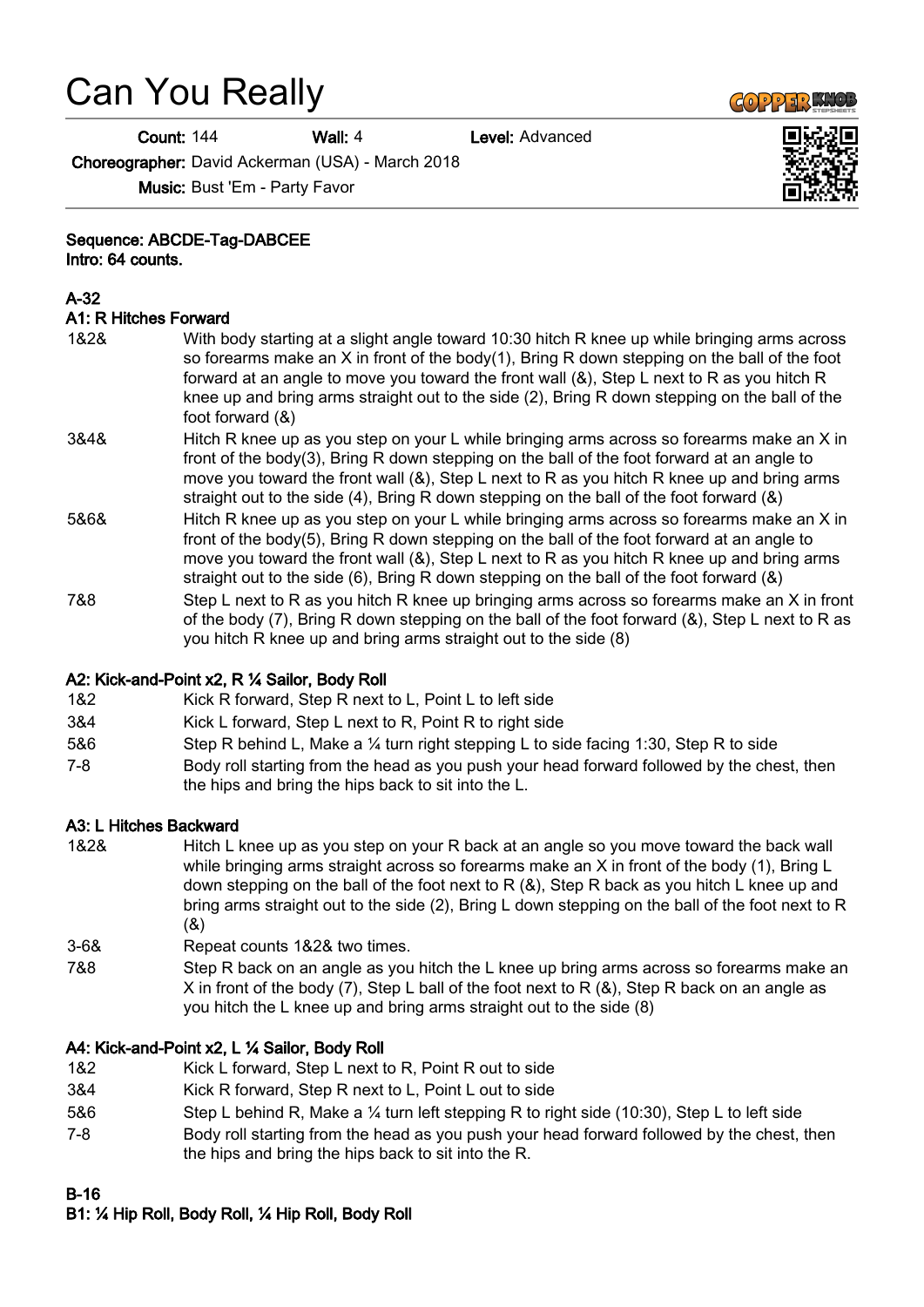- 1-2 Make a ¼ turn right as you swing hips clockwise from R to L (1:30).
- 3-4 Body roll starting with the head. Nod the head and the bring the chest forward and back. (This is not as big as the one from section A. Imagine you are saying "Hey" to someone by nodding).
- 5-6 Make a ¼ turn left as you swing hips counter clockwise from L to R (10:30).
- 7-8 Body roll starting with the head. Same as counts 3-4.

## B2: ¼ Hip Roll, Body Roll, ¼ Side Step with Shoulder Brush

- 1-2 Make a ¼ turn right as you swing hips clockwise from R to L (1:30).
- 3-4 Body roll starting with the head. Same as counts 3-4 from B1.
- 5-8 Make a ¼ turn left stepping R to right side as you brush your right shoulder with your left hand on count 5 (10:30). Hold for 2 counts then shift weight back to L for count 8.

## C-32

## C1: Wide steps forward with Punches Down RLRL, Back Step with Arm Swing R, Side with Arm Swing L

- 1,2 With feet wide step R forward as you punch R arm down in front, With feet wide step L forward as you punch L arm down in front
- 3,4 With feet wide step R forward as you punch R arm down behind body, With feet wide step L forward as you punch L arm down behind body
- 5.6 Step R back as you make an <sup>1/</sup><sub>8</sub> of a turn right squaring up to 12:00 (5). Swing R arm out from side bring the arm around to the front as you bend the elbow to bring the fist in front of your chest on left side, as you do this hitch L (6).
- 7,8 Step L to left side (7). Swing L arm out from side bringing the arm around to the front as you bend the elbow to bring the fist in front of your chest on right side, as you do this hitch R (8).

## C2: Side Rock, Recover, Side, Behind, Out RL, Toe-Heel In, Reverse Body Roll

- 1,2 Bring weight R as you push your chest R keeping your fist in the same place so that it ends up in front of the L shoulder (1), Recover weight R bringing chest back to neutral again keeping fist in the same place so it ends up in front of the R side of the chest.
- 3,4 Step R to right side, Step L behind R
- 5,6 Step R out to right side, Step L out to left side
- 7&8 Bring toes in, Bring heels in, Bring feet together as your knees are bent push your hips forward as you straighten your legs.

## C3: Step Flicks Turning

- 1,2 Step R to right side (1), Flick L foot back (2)
- 3.4 Step L to left side (3), Flick the R back using the momentum to make a  $\frac{1}{2}$  turn right to face 6:00 (4)
- 5.6 Step R to right side (5). Flick the L back using the momentum to make a  $\frac{1}{2}$  turn right to face 12:00 (6)
- 7,8 Step L to left side (7), Flick R back (8)

## C4: Side Tap RL, Out RL, Toe-Heel In, Reverse Body Roll

- 1.2 Step R to right side, Tap/Stamp L next to R
- 3,4 Step L to left side, Tap/Stamp R next to L
- 5,6 Step R to right side, Step L to left side
- 7&8 Bring toes in (7), Bring heels in (&), Bring feet together with knees bent then push hips forward as you straighten the knees (8)

## D-32

## D1: R Hitches Forward

1&2& With body starting at a slight angle toward 10:30 hitch R knee up while bringing arms across so forearms make an  $X$  in front of the body(1), Bring R down stepping on the ball of the foot forward at an angle to move you toward the front wall (&), Step L next to R as you hitch R knee up and bring arms straight out to the side (2), Bring R down stepping on the ball of the foot forward (&)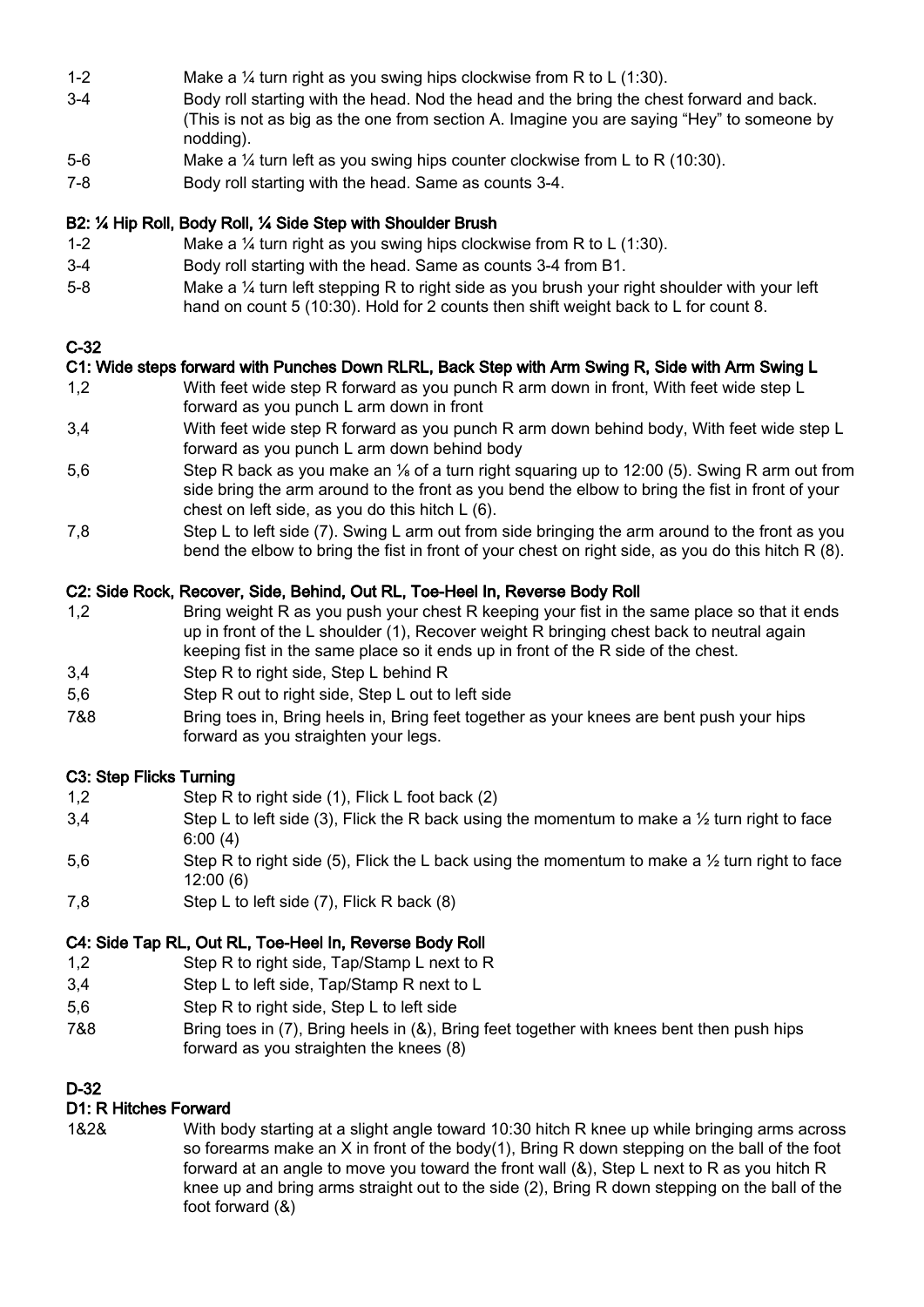| 3&4& | Hitch R knee up as you step on your L while bringing arms across so forearms make an X in<br>front of the body(3), Bring R down stepping on the ball of the foot forward at an angle to<br>move you toward the front wall (&), Step L next to R as you hitch R knee up and bring arms<br>straight out to the side $(4)$ , Bring R down stepping on the ball of the foot forward $(8)$ |
|------|---------------------------------------------------------------------------------------------------------------------------------------------------------------------------------------------------------------------------------------------------------------------------------------------------------------------------------------------------------------------------------------|
| 5&6& | Hitch R knee up as you step on your L while bringing arms across so forearms make an X in<br>front of the body(5), Bring R down stepping on the ball of the foot forward at an angle to<br>move you toward the front wall (&), Step L next to R as you hitch R knee up and bring arms<br>straight out to the side (6), Bring R down stepping on the ball of the foot forward $(8)$    |
| 7&8  | Step L next to R as you hitch R knee up as you bring arms across so forearms make an X in<br>front of the body (7), Bring R down stepping on the ball of the foot forward (&), Step L next to<br>R as you hitch R knee up and bring arms straight out to the side (8)                                                                                                                 |

## D2: Kick-and-Point x2, R ¼ Sailor, Body Roll

- 1&2 Kick R forward, Step R next to L, Point L to left side
- 3&4 Kick L forward, Step L next to R, Point R to right side
- 5&6 Step R behind L, Make a ¼ turn right stepping L to side facing 1:30, Step R to side
- 7-8 Body roll starting from the head as you push your head forward followed by the chest, then the hips and bring the hips back to sit into the L.

#### D3: L Hitches Backward

- 1&2& Hitch L knee up as you step on your R back at an angle so you move toward the back wall while bringing arms straight across so forearms make an X in front of the body (1). Bring L down stepping on the ball of the foot next to R (&), Step R back as you hitch L knee up and bring arms straight out to the side (2), Bring L down stepping on the ball of the foot next to R (&)
- 3-6& Repeat counts 1&2& two times.
- 7&8 Step R back on an angle as you hitch the L knee up bring arms across so forearms make an X in front of the body (7), Step L ball of the foot next to R  $(8)$ , Step R back on an angle as you hitch the L knee up and bring arms straight out to the side (8)

#### D4: Arm Variations

- 1-2 Stomp L next to R squaring up to 12:00 as you bring your R hand to forehead in a salute while L hand comes to the waist (1), Hold (2)
- 3-4 Switch so that the L hand comes to forehead in a salute while the R hand comes to the waist (3), Hold (4)
- 5,6 Bring the L hand out on an angle upward to the side keeping the arm straight while the R hand in front of the R shoulder pointing the R elbow down at an angle so that it is a straight line from the R elbow up to the L finger (5), Drop the L arm to now point down on an angle while the R elbow points up again keeping that straight line from R elbow to L fingers (6)
- 7&8 Only bending at the elbow of both arms point hands up to the right at an angle (7), Bending at the elbows bring the hands pointing down to the left at an angle (&), Bending at the elbows bring the hands pointing up to the right at an angle (8)

#### (Thing entire section the hands should be flat so that it is one straight line from finger tip to elbow)

## E-32

# E1: Side Clap, R Turn Side Clap, Side R, Syncopated Weave

- 1,2 Step R to right side, Tap L next to R while clapping hands
- 3,4 Make a ¼ turn right as you step L to left side to face 3:00, Tap R next to L while clapping hands
- 5,6& Step R to right side (5), Step L behind R (6), Step R to right side (&)
- 7&8 Cross L over R (7), Step R to right side (&), Tap L next to R (8)

# E2: Stomp and Clap Pattern

- 1&2& Stomp L down, Clap hands by passing R hand against L (&) Pat R hand on L leg (2), Flick R leg behind L as you pat the R foot with L hand
- 3&4& Hold (3), Stomp R down (&), Clap hands passing R hand against L (4), Hitch L leg up while you pat the L with R hand (&)